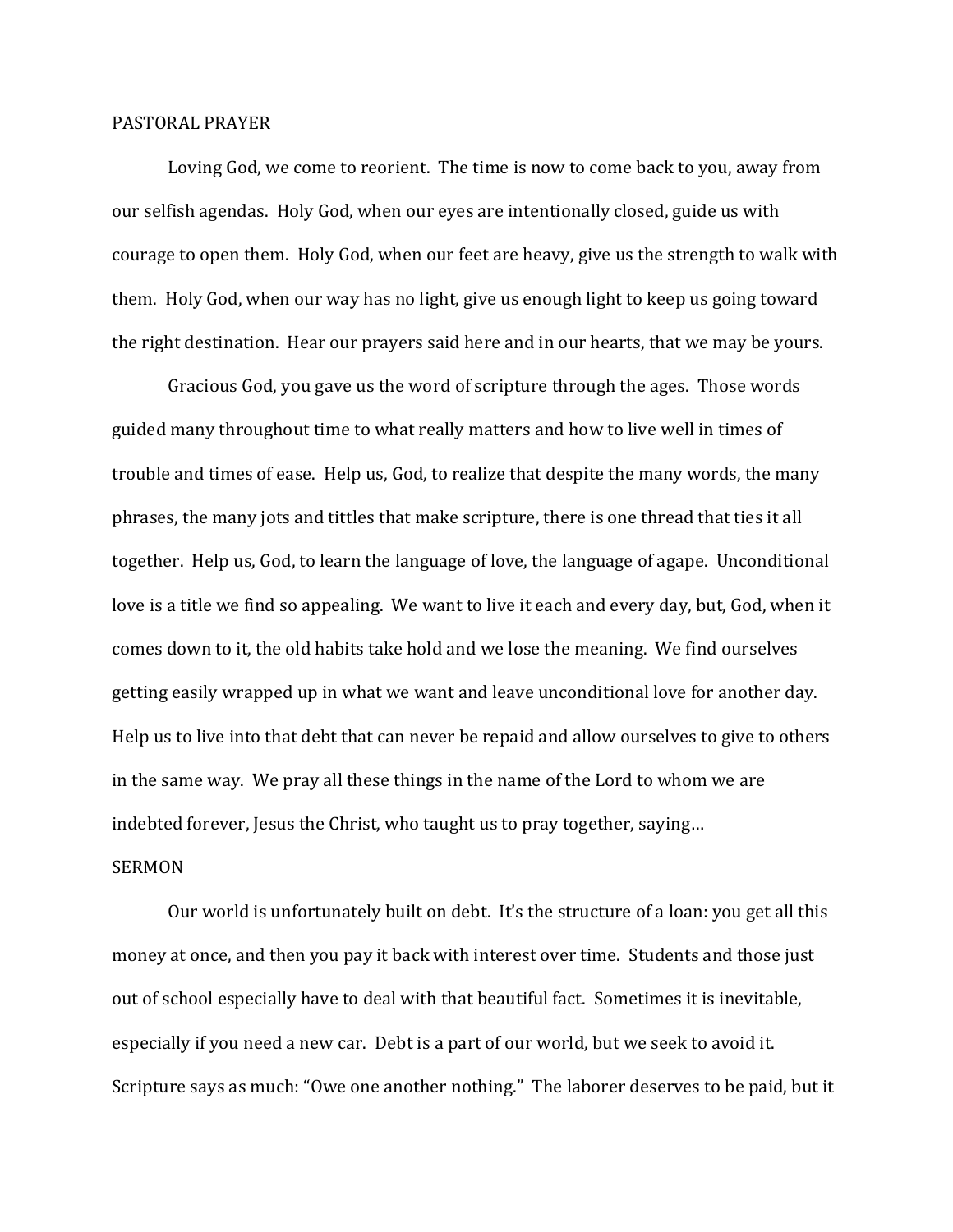is not healthy to get caught up in large heaping loads of debt. We shouldn't owe money; it steals our health and well being to owe too much. But there is a debt that is essential. This passage tells us to owe love to one another. It may not seem so, but this is debt. In fact, it is one debt we must owe.

 I seem to talk about the concept a lot: love. We heard about it last week; we hear a different slant this week. Well, to be honest, I talk about it as much as it comes up in scripture. And I don't think that we can talk about it too much. Here we have another take on the matter from the Apostle Paul. He speaks of it in two parts with two important messages: "Owe no one anything, except to love one another," and "the one who loves another has fulfilled the law." Those are pretty unique, complicated, and strange phrases. It is a debt to one another to love. When we love fully, we bring scripture to fullness. What we have here are statements of deficit and completion. Let's understand a faithful deficit when we speak of to "owe no one anything, except to love another," and the completion of it all when "the one who loves one another has fulfilled the law."

The other day, I went to a local farm to pick strawberries. As I went searching through the bushes to find the most ripe and delicious ones I could find, I started thinking about what I was doing. Whom did I owe for these things? I have to pay the farmers, but it's not just about them and me. I understood that these bushes were not the farmers'; the farmer was simply growing and nurturing them the best they could. I was not buying the strawberries as such; I was paying the farmers back for their stewardship to the land and to its growth. The one we really stand in debt to is God. God gave us all of these things on this earth, and it is our job to use them well for the benefit of all. This is a debt that is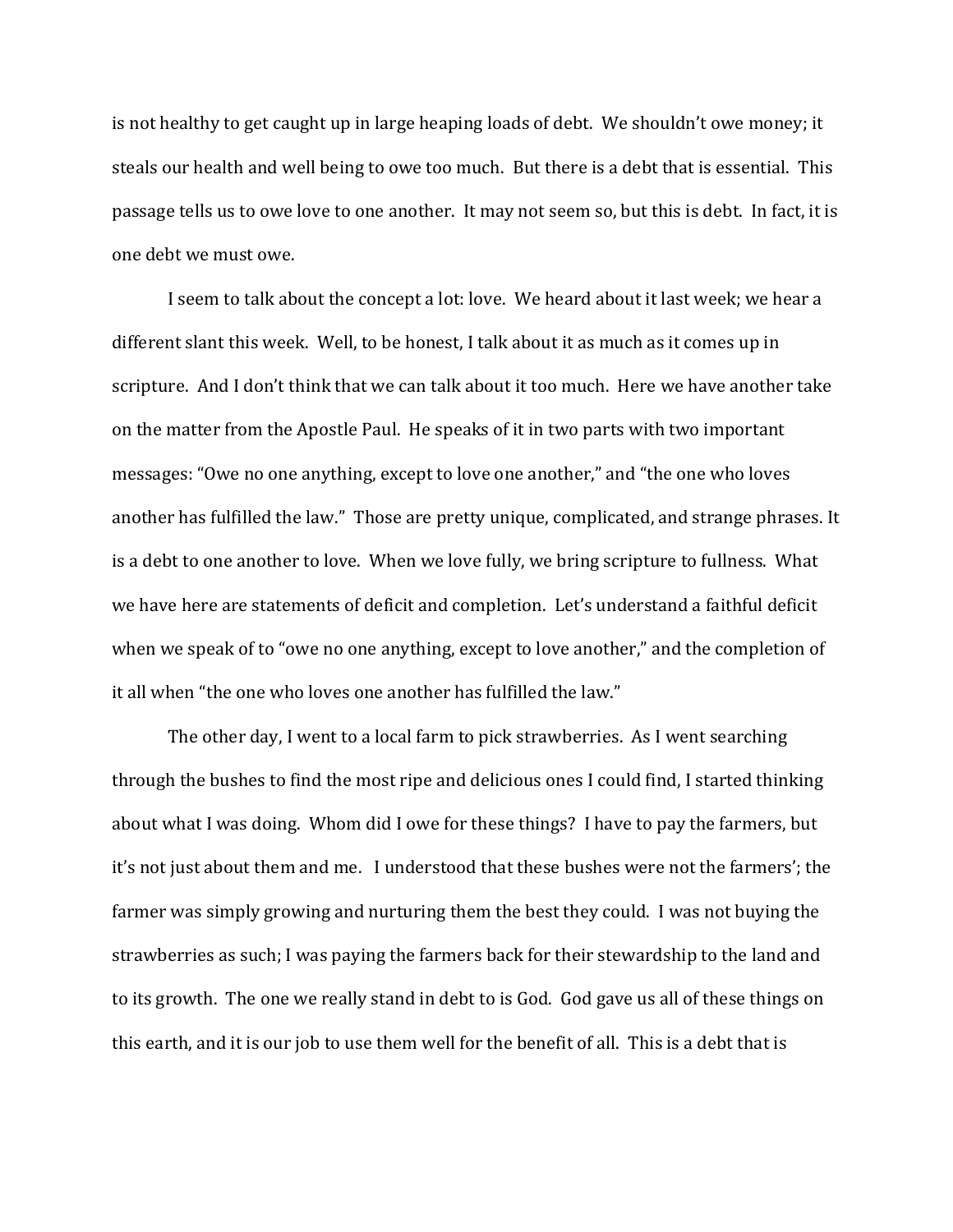obvious. What can we give back to God for all of these things? There is a wonderful thing that Paul names immediately.

"Owe one another nothing," says Paul. Stay out of debt. That's an important life lesson I think none of us would disagree with. Then he follows it up with a different kind of debt: "except to love one another." How is this debt? Paul is making a little rhyme we cannot see in English, as the words for "debt" and "love" in the Greek rhyme, according tot the New Interpreter's Commentary. The word for love here is "agape." We talk about love without a lot of reflection. I just have nice positive feelings toward another person or it's the deep feelings I have with a family member. I don't do anything bad toward another person, and that means that I love them. But we aren't talking about the love for family or a spouse. We cast a wider net in these walls. We're going back to agape, the unconditional love. It drives us to debt ourselves and to put others in our debt. As the New Interpreter's Commentary says, the Apostle Paul consistently frames love as other-centered instead of things that are self-pleasing. To live a life of love means that we don't please ourselves; we please the other person. To live a life of love means that we sacrifice. I know that watching football every weekend isn't my wife's #1 priority, but she loves me. We give up something important for the benefit of the other. That is the essence of debt. When you sacrifice for another person, you give up something of yourself…time, talent, money, possessions, any of these and more. They become indebted to you. But that's not the point. It's not something that we lord over one another to get what we want or show off our sacrifice. That is selfcentered. If it truly is love, that means that this never happens. Love creates indebtedness for others and puts others in our debt. Our love should be like that of God, who gave us this world and all of its gifts. All God asked us to use it for the benefit of all and to love one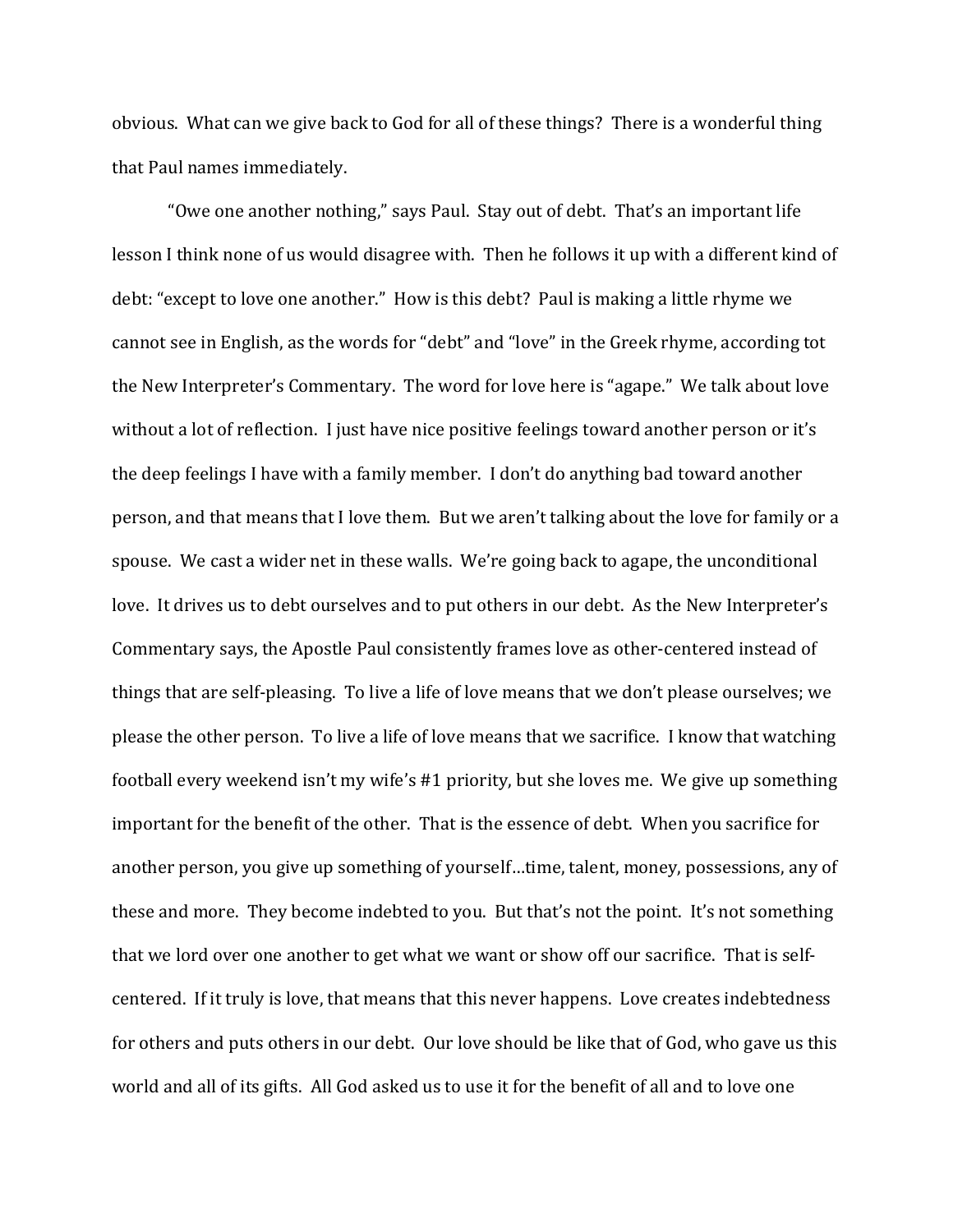another in return. We are endlessly in debt, but God doesn't give us a guilt trip. God says live well. These debts are not scary things like a car loan or student loans; they are blessed things. This is debt we live in and others live in for us.

The final part of the sentence reveals another side. We live in the debt of God and the debt of one another when we love, but that is for a very special reason: "the one who loves one another has fulfilled the law." There is an ancient story about an old Rabbi named Hillel, who spoke with the wisdom of Jesus before Jesus' time. The story goes that a gentile, a non-Jew, came up to Hillel and said that if he could recite the whole Torah as he stood on one leg, that gentile would become Jewish. Hillel stood up on one leg and said pointedly, "That which is hateful to you do not do to your neighbor. This is the Torah; the rest is commentary. Go and learn." Hillel didn't know Paul, but it could be that Paul knew of Hillel and knew his wisdom. It wasn't a unique thought, but it was unique way of putting it; in fact, both Paul and Jesus rephrased it in special ways.

Today, there is term for actions that you can take to make everyday activities a little easier. They are called "life hacks." For example, the website 1000lifehacks.com states if you rub canola or olive oil on a knife before you cut an onion, it will prevent your eyes from tearing up. That's worth trying. Also, if you get a splinter, mix up water and baking soda and put it on the spot of the splinter; it'll help the splinter work its way out! These are pretty neat, but I can give you one better. This little statement is essentially the Apostle Paul's version of a life hack: "the one who loves another has fulfilled the law." At first, that phrase seems to be a nice "sunshine and lollypops" way of saying that if you love one another, you've done OK. You've essentially accomplished the mission, but we're painting over the cracks. One feels that there are so many other essential commandments that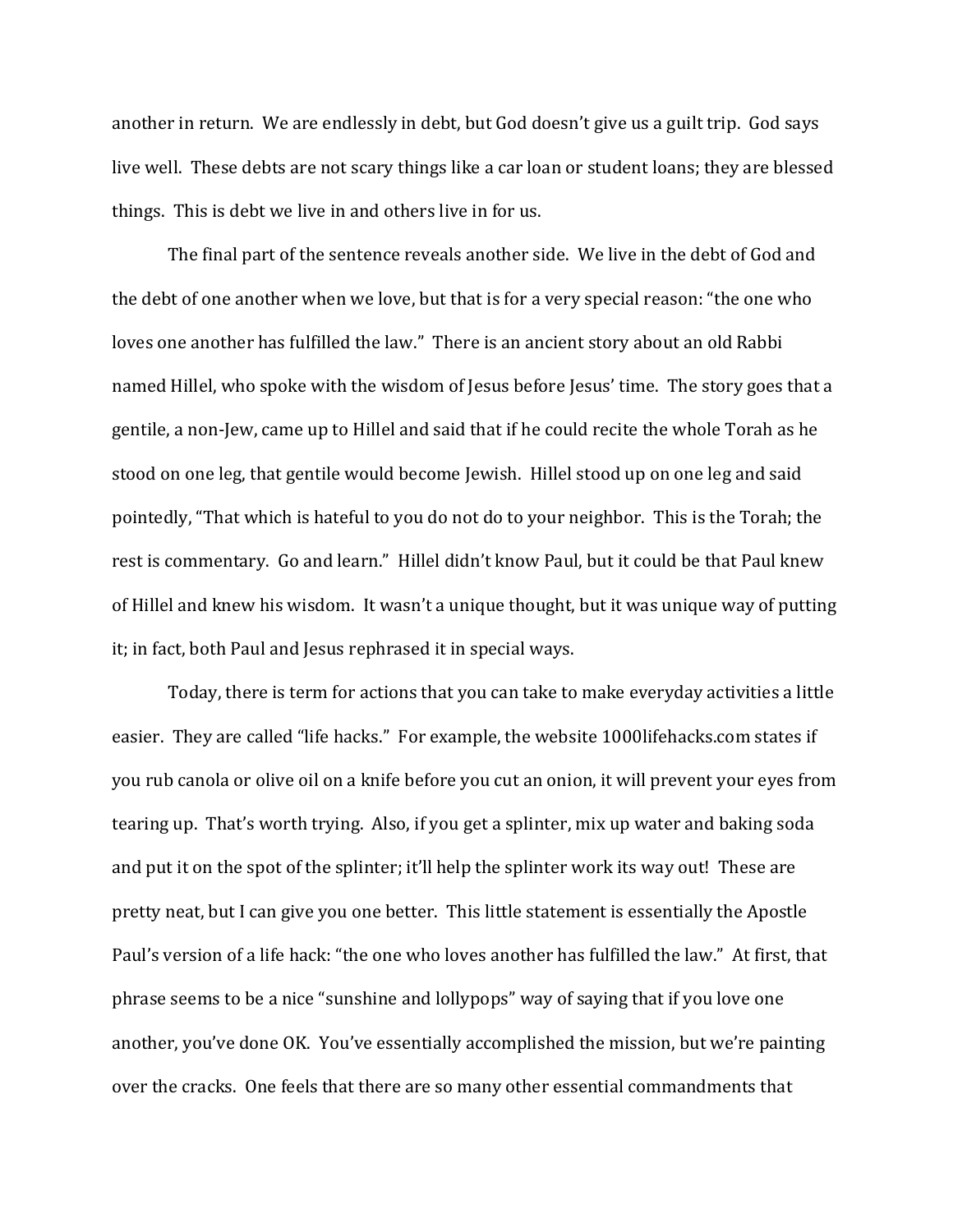aren't being fulfilled by that! Actually, that's not correct. According to commentary on the podcast Sermon Brainwave, Paul's statement is an honest-to-goodness truth. In the past month, we talked a lot about the difference between the Word of the Law and the Spirit of the Law. The Word of the Law is following the exact written words to the letter, no matter what. The Spirit of the Law is discerning what is the main point behind those words and what's the main idea. This little life hack is Paul's way of getting to the heart of the matter. He lists off some of what we know as the Ten Commandments and points back to his main idea. "You shall not commit adultery." "You shall not murder." "You shall not steal." "You shall not covet." It all makes sense when you give it the important background: love your neighbor. If you love your neighbor, you won't commit adultery. If you love your neighbor, you won't steal anything. Of course, if you love your neighbor, you won't murder them.

Jesus gave us some actionable items. Those Ten Commandments and the lesson of Rabbi Hillel are not active things; they are passive. In other words, they are the "do not do" things, which are often very easy. I can simply sit on my bottom and not do a lot of things, but that doesn't make me a good Christian. I have to live well and actively to be a faithful Christian. Love is not a feeling in scripture; it drives us to move, to do, to be more so than anything else. It is active, not passive. True Love is "do," not "do not do" at its base. Active and good love is the story behind scripture. Jesus later took that idea that Hillel told that gentile and turned that passive way, "that which is hateful, do not do to your neighbor," and made it a positive, an active statement: "Do unto others as you would have done unto you." In these statements are the true forms of love. From all these lessons, it is clear that love is the basis, the force, the reason behind all of scripture.